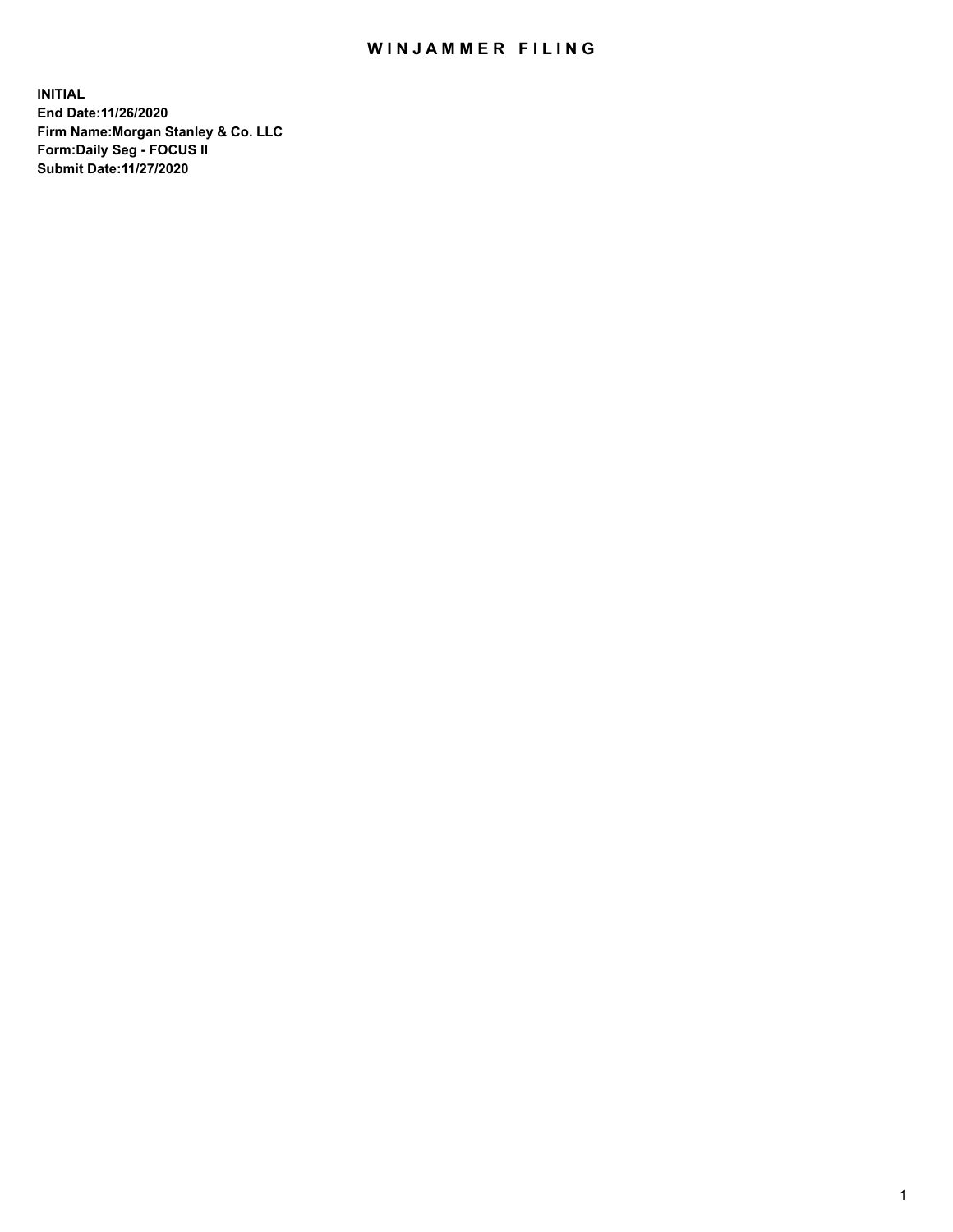**INITIAL End Date:11/26/2020 Firm Name:Morgan Stanley & Co. LLC Form:Daily Seg - FOCUS II Submit Date:11/27/2020 Daily Segregation - Cover Page**

| Name of Company                                                                                                                                                                                                                                                                                                                | Morgan Stanley & Co. LLC                                |
|--------------------------------------------------------------------------------------------------------------------------------------------------------------------------------------------------------------------------------------------------------------------------------------------------------------------------------|---------------------------------------------------------|
| <b>Contact Name</b>                                                                                                                                                                                                                                                                                                            | <b>Ikram Shah</b>                                       |
| <b>Contact Phone Number</b>                                                                                                                                                                                                                                                                                                    | 212-276-0963                                            |
| <b>Contact Email Address</b>                                                                                                                                                                                                                                                                                                   | Ikram.shah@morganstanley.com                            |
| FCM's Customer Segregated Funds Residual Interest Target (choose one):<br>a. Minimum dollar amount: ; or<br>b. Minimum percentage of customer segregated funds required:%; or<br>c. Dollar amount range between: and; or<br>d. Percentage range of customer segregated funds required between: % and %.                        | 235,000,000<br><u>0</u><br>00<br>0 Q                    |
| FCM's Customer Secured Amount Funds Residual Interest Target (choose one):<br>a. Minimum dollar amount: ; or<br>b. Minimum percentage of customer secured funds required:%; or<br>c. Dollar amount range between: and; or<br>d. Percentage range of customer secured funds required between:% and%.                            | 140,000,000<br><u>0</u><br><u>0 0</u><br>0 <sub>0</sub> |
| FCM's Cleared Swaps Customer Collateral Residual Interest Target (choose one):<br>a. Minimum dollar amount: ; or<br>b. Minimum percentage of cleared swaps customer collateral required:% ; or<br>c. Dollar amount range between: and; or<br>d. Percentage range of cleared swaps customer collateral required between:% and%. | 92,000,000<br><u>0</u><br><u>00</u><br>00               |

Attach supporting documents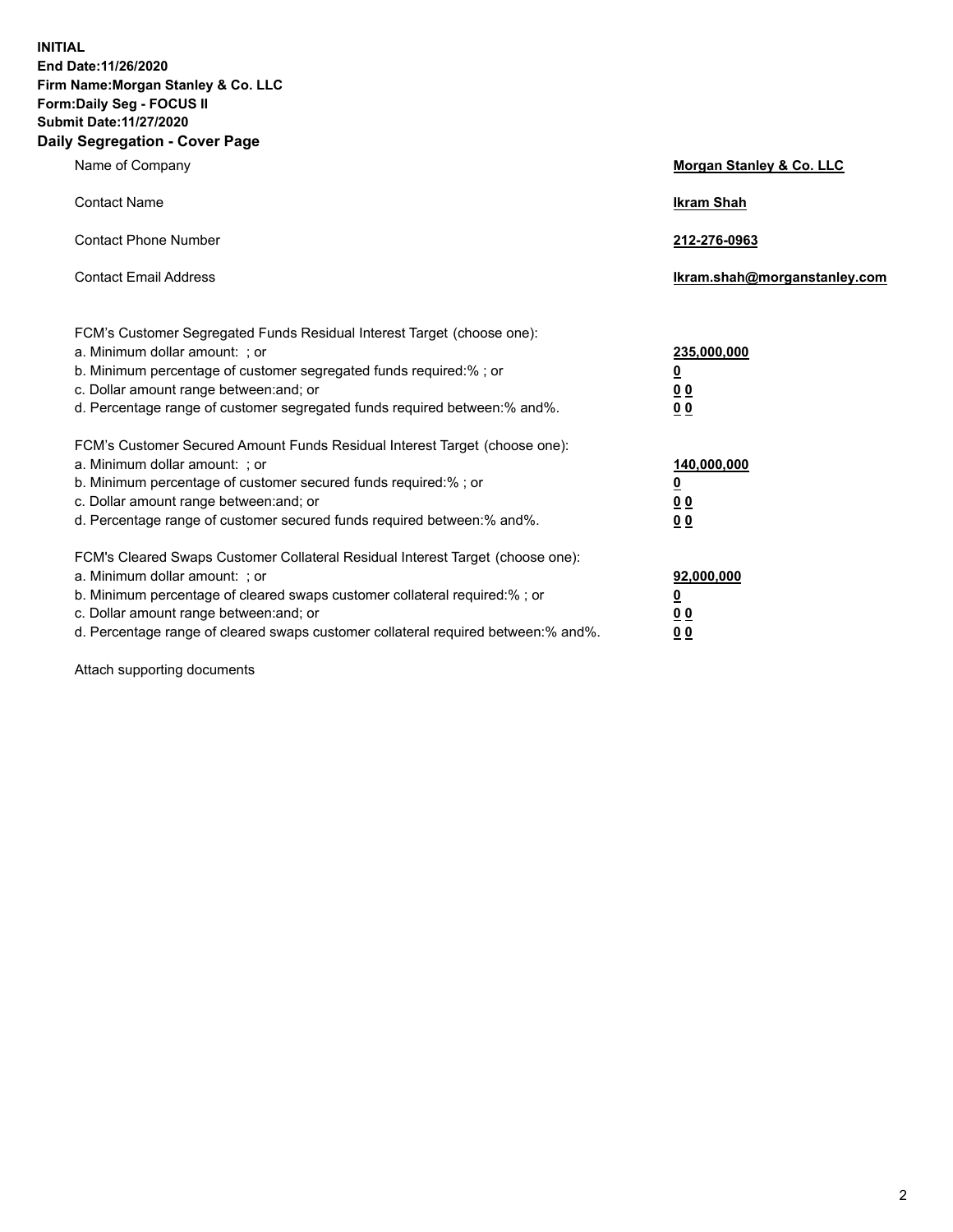## **INITIAL End Date:11/26/2020 Firm Name:Morgan Stanley & Co. LLC Form:Daily Seg - FOCUS II Submit Date:11/27/2020 Daily Segregation - Secured Amounts** Foreign Futures and Foreign Options Secured Amounts Amount required to be set aside pursuant to law, rule or regulation of a foreign government or a rule of a self-regulatory organization authorized thereunder

- 1. Net ledger balance Foreign Futures and Foreign Option Trading All Customers A. Cash **3,824,542,849** [7315]
	- B. Securities (at market) **2,916,287,763** [7317]
- 2. Net unrealized profit (loss) in open futures contracts traded on a foreign board of trade **1,236,226,357** [7325]
- 3. Exchange traded options
	- a. Market value of open option contracts purchased on a foreign board of trade **23,504,457** [7335]
	- b. Market value of open contracts granted (sold) on a foreign board of trade **-24,033,481** [7337]
- 4. Net equity (deficit) (add lines 1. 2. and 3.) **7,976,527,945** [7345]
- 5. Account liquidating to a deficit and account with a debit balances gross amount **41,536,527** [7351] Less: amount offset by customer owned securities **-39,150,195** [7352] **2,386,332**
- 6. Amount required to be set aside as the secured amount Net Liquidating Equity Method (add lines 4 and 5)
- 7. Greater of amount required to be set aside pursuant to foreign jurisdiction (above) or line 6.

## FUNDS DEPOSITED IN SEPARATE REGULATION 30.7 ACCOUNTS

- 1. Cash in banks
	- A. Banks located in the United States **574,952,405** [7500]
	- B. Other banks qualified under Regulation 30.7 **769,898,538** [7520] **1,344,850,943**
- 2. Securities
	- A. In safekeeping with banks located in the United States **775,530,633** [7540]
	- B. In safekeeping with other banks qualified under Regulation 30.7 **24,910,997** [7560] **800,441,630**
- 3. Equities with registered futures commission merchants
	-
	- B. Securities **0** [7590]
	- C. Unrealized gain (loss) on open futures contracts **-1,579,712** [7600]
	- D. Value of long option contracts **0** [7610]
	- E. Value of short option contracts **0** [7615] **21,753,509** [7620]
- 4. Amounts held by clearing organizations of foreign boards of trade
	- A. Cash **0** [7640]
	- B. Securities **0** [7650]
	- C. Amount due to (from) clearing organization daily variation **0** [7660]
	- D. Value of long option contracts **0** [7670]
	- E. Value of short option contracts **0** [7675] **0** [7680]
- 5. Amounts held by members of foreign boards of trade
	-
	-
	- C. Unrealized gain (loss) on open futures contracts **1,237,806,069** [7720]
	- D. Value of long option contracts **23,504,457** [7730]
	- E. Value of short option contracts **-24,033,481** [7735] **6,167,349,476**
- 6. Amounts with other depositories designated by a foreign board of trade **0** [7760]
- 7. Segregated funds on hand **0** [7765]
- 8. Total funds in separate section 30.7 accounts **8,334,395,558** [7770]
- 9. Excess (deficiency) Set Aside for Secured Amount (subtract line 7 Secured Statement Page 1 from Line 8)
- 10. Management Target Amount for Excess funds in separate section 30.7 accounts **140,000,000** [7780]
- 11. Excess (deficiency) funds in separate 30.7 accounts over (under) Management Target **215,481,281** [7785]

**0** [7305]

[7354] **7,978,914,277** [7355]

**7,978,914,277** [7360]

[7530]

[7570]

A. Cash **23,333,221** [7580]

 A. Cash **2,814,226,298** [7700] B. Securities **2,115,846,133** [7710] [7740] **355,481,281** [7380]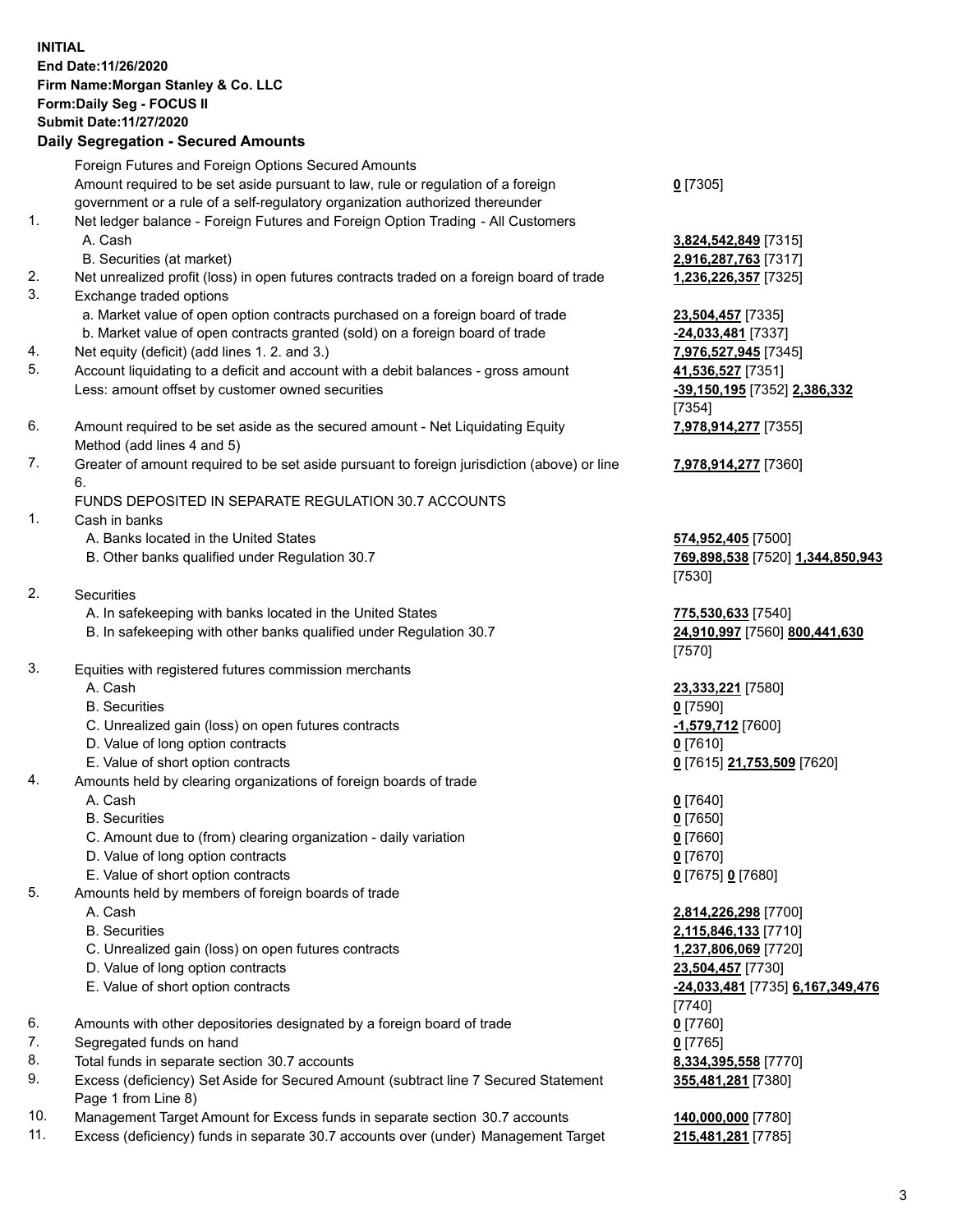**INITIAL End Date:11/26/2020 Firm Name:Morgan Stanley & Co. LLC Form:Daily Seg - FOCUS II Submit Date:11/27/2020 Daily Segregation - Segregation Statement** SEGREGATION REQUIREMENTS(Section 4d(2) of the CEAct) 1. Net ledger balance A. Cash **15,119,228,288** [7010] B. Securities (at market) **7,994,864,191** [7020] 2. Net unrealized profit (loss) in open futures contracts traded on a contract market **2,417,602,727** [7030] 3. Exchange traded options A. Add market value of open option contracts purchased on a contract market **491,333,525** [7032] B. Deduct market value of open option contracts granted (sold) on a contract market **-376,127,303** [7033] 4. Net equity (deficit) (add lines 1, 2 and 3) **25,646,901,428** [7040] 5. Accounts liquidating to a deficit and accounts with debit balances - gross amount **118,652,267** [7045] Less: amount offset by customer securities **-118,506,637** [7047] **145,630** [7050] 6. Amount required to be segregated (add lines 4 and 5) **25,647,047,058** [7060] FUNDS IN SEGREGATED ACCOUNTS 7. Deposited in segregated funds bank accounts A. Cash **4,414,099,113** [7070] B. Securities representing investments of customers' funds (at market) **0** [7080] C. Securities held for particular customers or option customers in lieu of cash (at market) **951,976,930** [7090] 8. Margins on deposit with derivatives clearing organizations of contract markets A. Cash **13,683,294,349** [7100] B. Securities representing investments of customers' funds (at market) **0** [7110] C. Securities held for particular customers or option customers in lieu of cash (at market) **7,042,887,261** [7120] 9. Net settlement from (to) derivatives clearing organizations of contract markets **33,226,853** [7130] 10. Exchange traded options A. Value of open long option contracts **491,333,525** [7132] B. Value of open short option contracts **-376,127,303** [7133] 11. Net equities with other FCMs A. Net liquidating equity **8,377,678** [7140] B. Securities representing investments of customers' funds (at market) **0** [7160] C. Securities held for particular customers or option customers in lieu of cash (at market) **0** [7170] 12. Segregated funds on hand **0** [7150] 13. Total amount in segregation (add lines 7 through 12) **26,249,068,406** [7180] 14. Excess (deficiency) funds in segregation (subtract line 6 from line 13) **602,021,348** [7190] 15. Management Target Amount for Excess funds in segregation **235,000,000** [7194] **367,021,348** [7198]

16. Excess (deficiency) funds in segregation over (under) Management Target Amount Excess